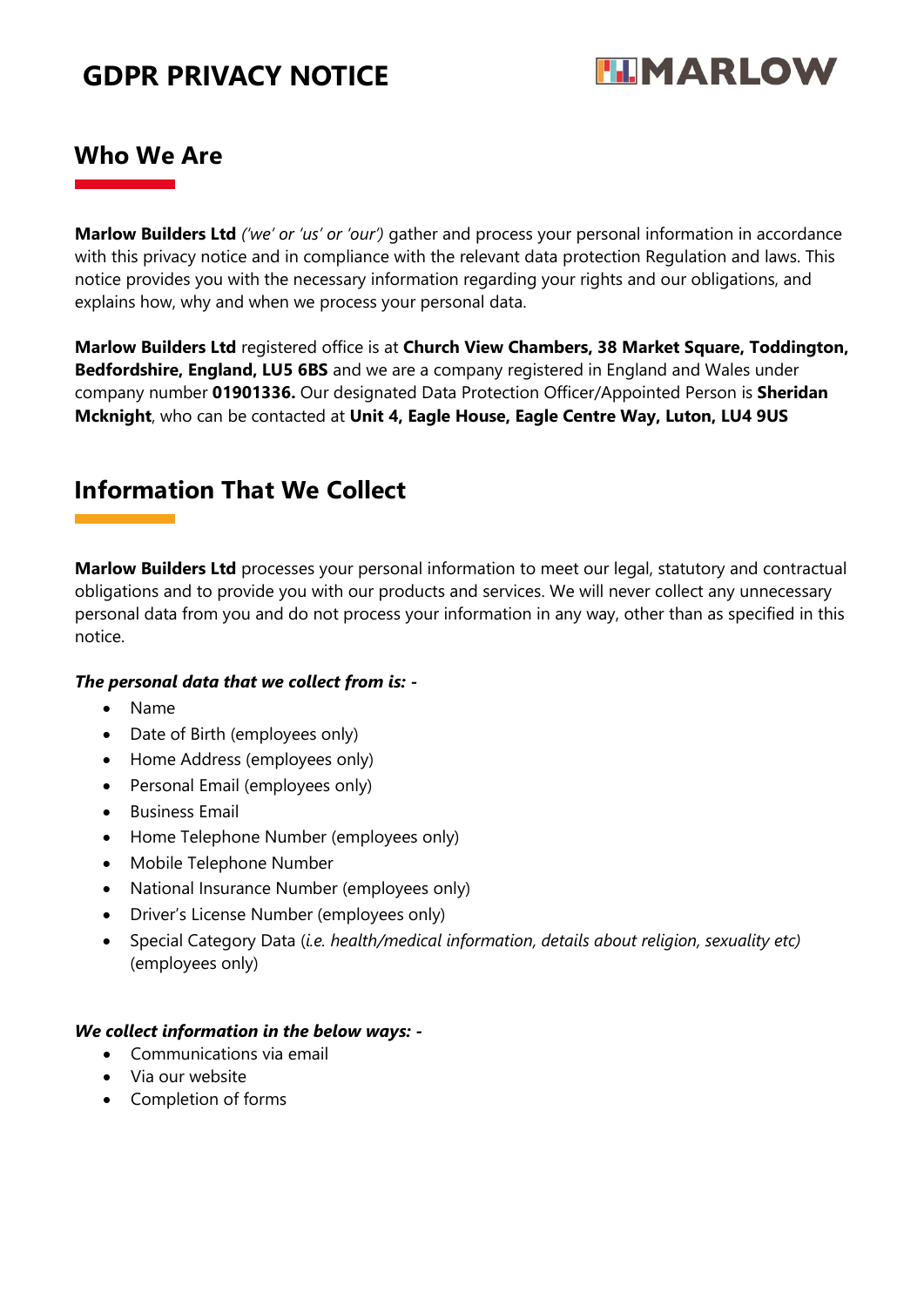

### **How We Use Your Personal Data (***Legal Basis for Processing)*

**Marlow Builders Ltd** takes your privacy very seriously and will never disclose, share or sell your data without your consent; unless required to do so by law. We only retain your data for as long as is necessary and for the purpose(s) specified in this notice. Where you have consented to us providing you with promotional offers and marketing, you are free to withdraw this consent at any time. *The purposes and reasons for processing your personal data are detailed below: -*

- *We collect your personal data in the performance of a contract or to provide a service and to ensure that orders are completed and can be sent out to your preferred address*
- *We collect and store your personal data as part of our legal obligation for business accounting and tax purposes*
- *We have a legal obligation to share your personal data with a credit reference agency and provide us with financial background checks prior to you commencing employment with us*
- *We will occasionally send you marketing information where we have assessed that it is beneficial to you as a customer and in our interests. Such information will be non-intrusive and is processed on the grounds of legitimate interests*

## **Your Rights**

You have the right to access any personal information that **Marlow Builders Ltd** processes about you and to request information about: -

- What personal data we hold about you
- The purposes of the processing
- The categories of personal data concerned
- The recipients to whom the personal data has/will be disclosed
- How long we intend to store your personal data for
- If we did not collect the data directly from you, information about the source

If you believe that we hold any incomplete or inaccurate data about you, you have the right to ask us to correct and/or complete the information and we will strive to do so as quickly as possible; unless there is a valid reason for not doing so, at which point you will be notified.

You also have the right to request erasure of your personal data or to restrict processing (*where applicable)* in accordance with the data protection laws; as well as to object to any direct marketing from us.

If we receive a request from you to exercise any of the above rights, we may ask you to verify your identity before acting on the request; this is to ensure that your data is protected and kept secure.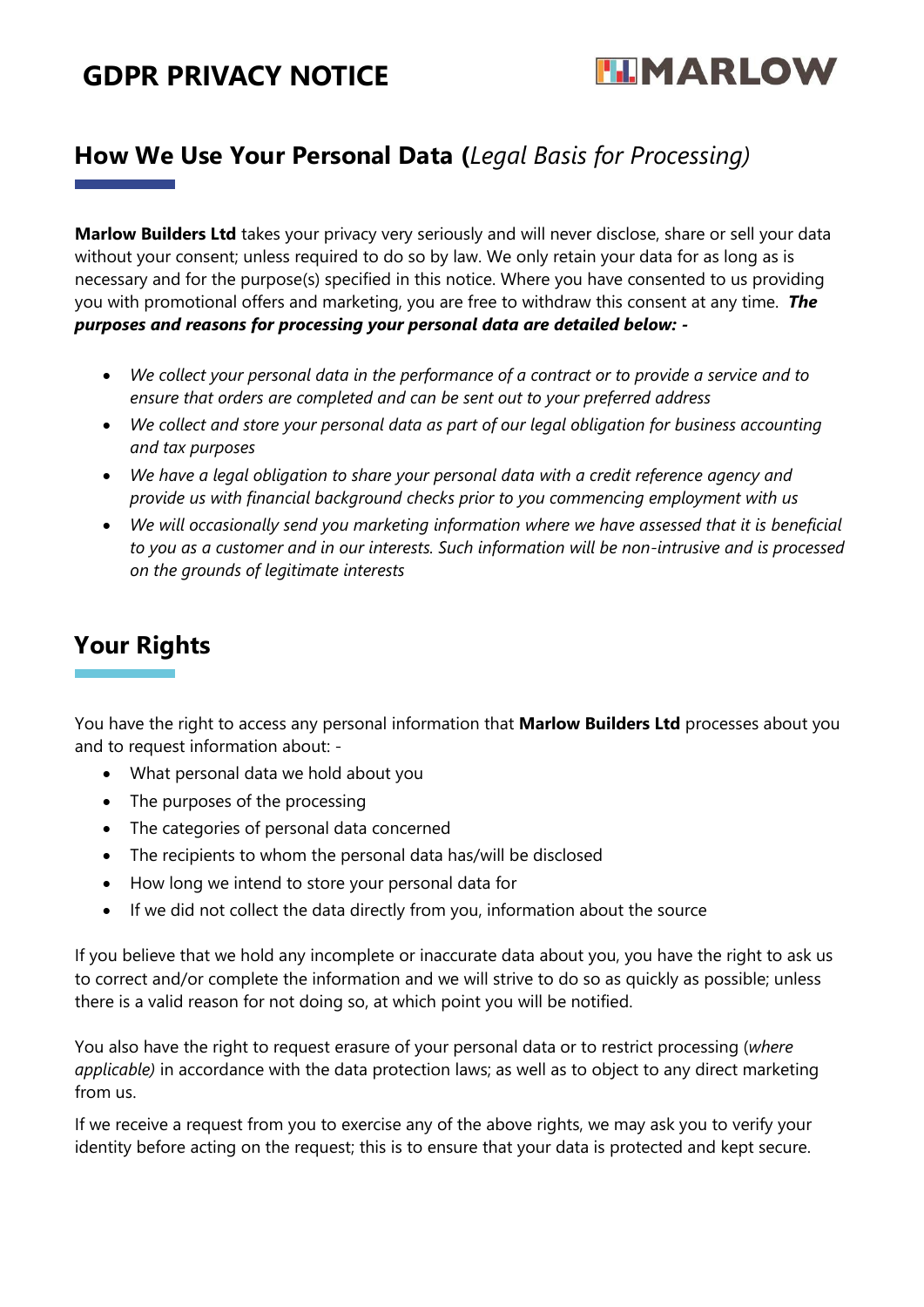

### **Sharing and Disclosing Your Personal Information**

We do not share or disclose any of your personal information without your consent, other than for the purposes specified in this notice or where there is a legal requirement. **Marlow Builders Ltd** uses **third-parties** to provide selected services and business functions; however, all processors acting on our behalf only process your data in accordance with instructions from us and comply fully with this privacy notice, the data protection laws and any other appropriate confidentiality and security measures.

*We use Minnie Accounting Ltd to do our bookkeeping and tax returns and they act in the capacity of a processor on our behalf. The only information we provide them with is your name, address and order details to meet business and legal requirements.* 

We also use third party data processors to assist with cloud storage of information and the dispatch of marketing communications. All data processors are fully GDPR Compliant.

#### **Safeguarding Measures**

**Marlow Builders Ltd** takes your privacy seriously and takes every reasonable measure and precaution to protect and secure your personal data. We work hard to protect you and your information from unauthorised access, alteration, disclosure or destruction and have several layers of security measures in place, *including: -*

- **SSL**
- **encryptions**
- **restricted access**
- **IT authentication**
- **firewalls,**
- **anti-virus/malware etc**

#### **Transfers Outside the EU** *(if applicable)*

Personal data in the European Union is protected by the General Data Protection Regulation (GDPR) but some other countries may not necessarily have the same high standard of protection for your personal data. **Marlow Builders Ltd** only uses fully GDPR compliant third party data processors.

### **Consequences of Not Providing Your Data**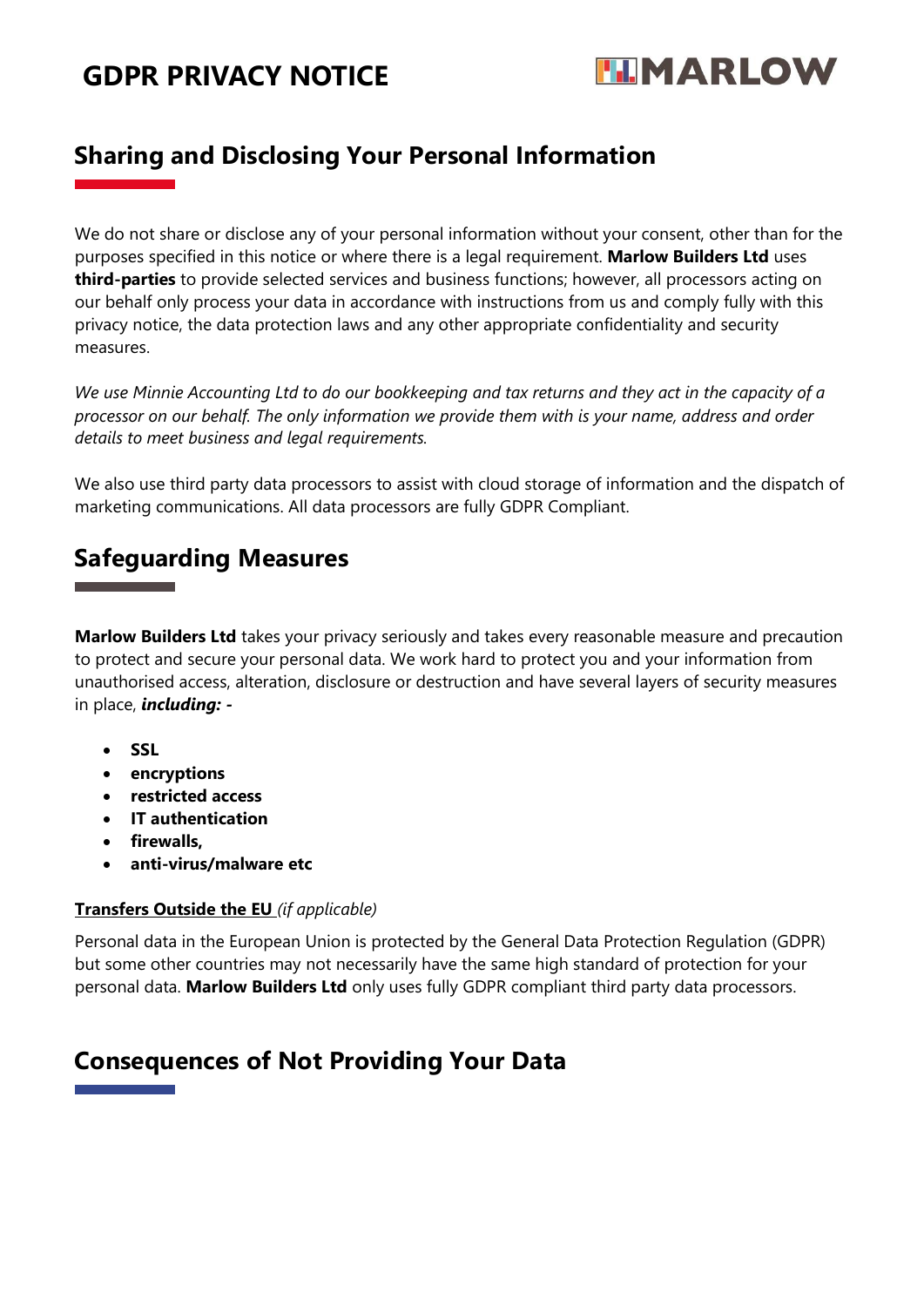

You are not obligated to provide your personal information to **Marlow Builders Ltd** however, as this information is required for us to provide you with our services and supply information on the basis of legitimate interests, we will not be able to offer some/all our services without it.

#### **Legitimate Interests**

As noted in the *'How We Use Your Personal Data'* section of this notice, we occasionally process your personal information under the legitimate interests' legal basis. Where this is the case, we have carried out a thorough Legitimate Interests' Assessment (LIA) to ensure that we have weighed your interests and any risk posed to you against our own interests; ensuring that they are proportionate and appropriate.

### **How Long We Keep Your Data**

**Marlow Builders Ltd** only ever retains personal information for as long as is necessary and we have strict review and retention policies in place to meet these obligations. We are required under UK tax law to keep your basic personal data *(name, address, contact details*) for a minimum of 7 years after which time it will be destroyed. Where you have consented to us using your details for direct marketing, we will keep such data until you notify us otherwise and/or withdraw your consent.

## **Lodging A Complaint**

**Marlow Builders Ltd** only processes your personal information in compliance with this privacy notice and in accordance with the relevant data protection laws. If, however you wish to raise a complaint regarding the processing of your personal data or are unsatisfied with how we have handled your information, you have the right to lodge a complaint with the supervisory authority.

### **Cookie Notice**

A *'cookie'* is a small piece of data sent from a website and stored on the user's computer by the user's web browser while the user is browsing. When you visit a site that uses cookies for the first time, a cookie is downloaded onto your computer/mobile device so that the next time you visit that site, your device will remember useful information such as items added in the shopping cart, visited pages or logging in options.

Cookies are widely used in order to make websites work, or to work more efficiently, and our site relies on cookies to optimise user experience and for features and services to function properly.